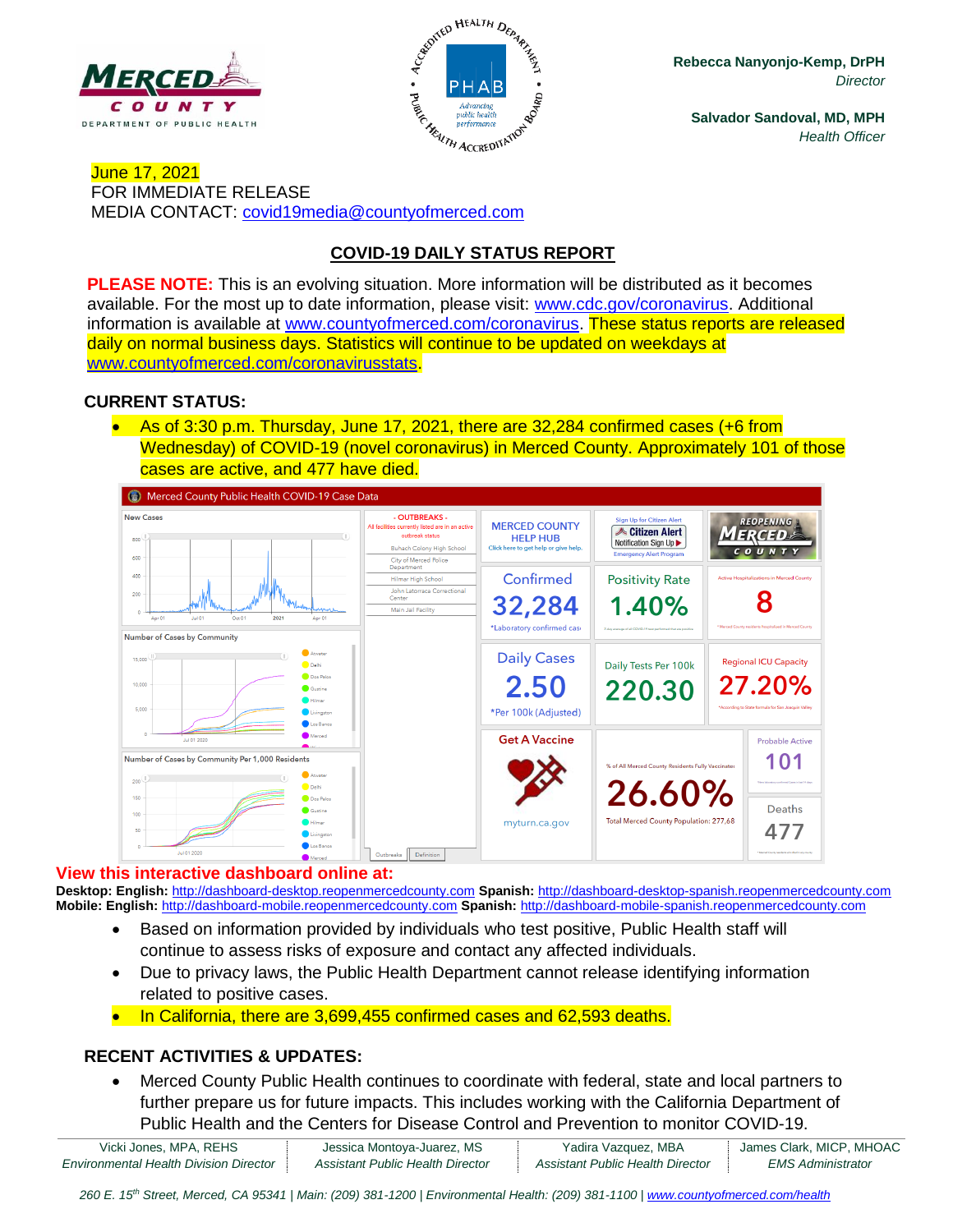- Vaccination Information: [www.vaccinatemercedcounty.com](http://www.vaccinatemercedcounty.com/)
- The Merced County Office of Emergency Services and Merced County Department of Public Health proclaimed a local and public health emergency March 13 in order to help address the outbreak. The Board of Supervisors ratified those actions during a March 16 special meeting.
- The Merced County Public Health Department Operations Center was activated Jan. 27, 2020 (508 days) in order to prepare for COVID-19 in and around our community. The Merced County Emergency Operations Center and Human Services Agency Department Operations Center are also currently active.

### **VACCINE INFORMATION:**

- To book a vaccination appointment or find a walk-in clinic, visit **[MyTurn.ca.gov.](https://myturn.ca.gov/)** Those who do not have internet access can call 1-833-422-4255.
- There is no cost to receive the vaccine.
- For up-to-date COVID-19 information, visit: **[www.countyofmerced.com/coronavirusstats.](http://www.countyofmerced.com/coronavirusstats)**
- Everyone age 12 and up is currently eligible to receive vaccination.

### **COVID-19 TESTING:**

| <b>Testing Site</b>                                  | <b>Location</b>                                | <b>Registration</b>                                      |
|------------------------------------------------------|------------------------------------------------|----------------------------------------------------------|
| <b>Golden Valley</b><br><b>Health Centers</b>        | 645 Seventh St, Los Banos                      | 1-866-682-4842<br>www.gvhc.org                           |
| Golden Valley<br><b>Health Centers</b>               | 857 W. Childs Ave., Merced                     | 1-866-682-4842<br>www.gvhc.org                           |
| <b>OptumServe Site:</b><br>Merced                    | 900 Martin Luther King Jr. Dr,<br>Merced       | 1-888-634-1123 or online at<br>www.lhi.care/covidtesting |
| CVS - Merced                                         | 1970 Yosemite Pkwy, Merced                     | https://bit.ly/3e9kaS4                                   |
| CVS - Atwater                                        | 1651 Bellevue Rd, Atwater                      | https://bit.ly/3e9kaS4                                   |
| CVS - Livingston                                     | 474 Winton Parkway,<br>Livingston, CA 95334    | 209-394-6785<br>https://bit.ly/3e9kaS4                   |
| <b>Fountain View</b><br><b>Urgent Care</b>           | 374 W. Olive Ave. # A, Merced                  | 209-384-5766                                             |
| <b>Castle Family</b><br><b>Health Urgent</b><br>Care | 3605 Hospital Rd, Atwater                      | 209-381-2000                                             |
| San Joaquin<br>Drug                                  | 9215 E, CA-140, Planada                        | 209-382-1291                                             |
| <b>OptumServe Site:</b><br>Los Banos                 | Los Banos Fairgrounds: 403 F<br>St., Los Banos | 1-888-634-1123 or online at<br>www.lhi.care/covidtesting |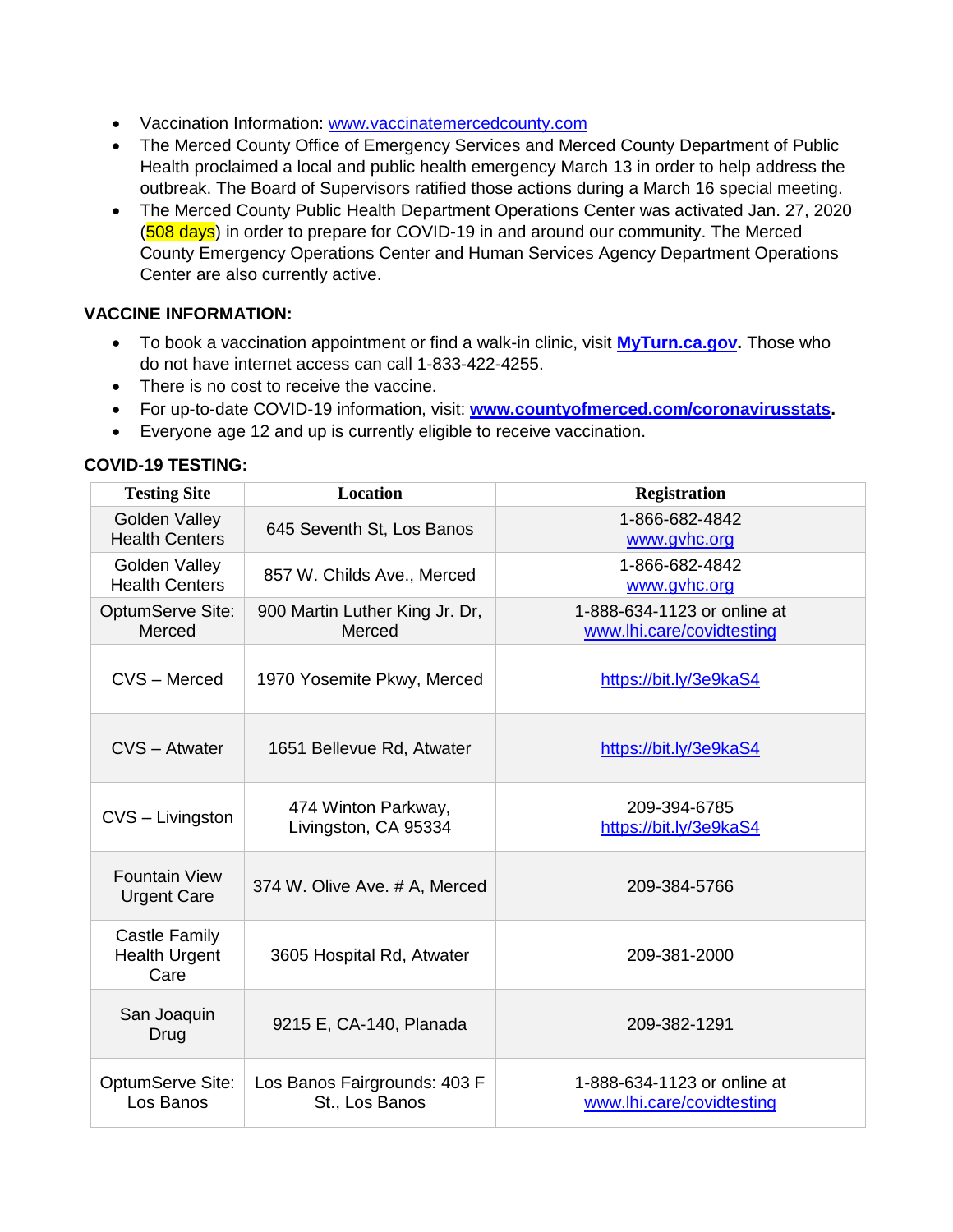| Dos Palos Apex<br><b>Health Center</b> | 1549 Golden Gate Ave,<br>Dos Palos | 209-392-0022 |
|----------------------------------------|------------------------------------|--------------|
| <b>Apex Medical</b><br>Group           | 311 West I St., Los Banos          | 209-826-2222 |

- Within the public health system, every person who has met CDC criteria for severe disease within Merced County has been tested.
- Public Health is actively identifying other methods to enhance testing capability for providers throughout the community and increase testing county-wide. We will continue to be notified should positive tests come through either system (public health or commercial).

## **COVID-19 SYMPTOMS AND PRECAUTIONS:**

- Coronavirus symptoms include: mild to severe respiratory illness, fever, cough, difficulty breathing, chills, repeated shaking with chills, muscle pain, headache, sore throat, and loss of taste or smell. If symptoms develop, individuals should stay at home to limit exposure to others.
- Anyone who has had contact with a person with possible COVID-19 infection and has the above symptoms should call his/her local health department/health care provider immediately.
- Do not go to your provider's office without calling ahead. Do not call 911 for suspected COVID-19 unless you are having a medical emergency.
- During the flu season, there are steps you can take to protect your health and the health of those around you:
	- o Wash your hands regularly with soap and water for 20 seconds.
	- o Avoid touching your eyes, nose, or mouth with unwashed hands.
	- o Avoid close contact with people who are sick.
	- $\circ$  Stay away from work, school or other people if you become sick with respiratory symptoms such as fever and cough.
	- $\circ$  Cover sneezes or coughs with a tissue, then throw the tissue in the trash.
	- o Wear a face covering when in public.

# **ADDITIONAL RESOURCES:**

- **Sign up for COVID-19 alerts: [www.countyofmerced.com/coronavirus](http://www.countyofmerced.com/coronavirus)**
- Merced County Public Health COVID-19 **Information Webpage**:
	- o [www.countyofmerced.com/coronavirus](http://www.countyofmerced.com/coronavirus)
	- Merced County Public Health **Information Line**:
		- o 209-381-1180 (English, Spanish, and Hmong. Live reps. available 8 a.m. to 5 p.m.)
- **Email** COVID-19-specific questions to Merced County Public Health:
	- o COVID19@countyofmerced.com.
- Updated **CDC Information**:
	- o <https://www.cdc.gov/coronavirus/2019-ncov/whats-new-all.html>
- CDC **Resources for Households**:
	- o <https://www.cdc.gov/coronavirus/2019-ncov/community/home/index.html>
- How to **talk to your kids** about the coronavirus:
	- o <https://www.pbs.org/parents/thrive/how-to-talk-to-your-kids-about-coronavirus>
- Guidance for **Businesses and Employers**:
	- o <https://bit.ly/2IH2G2u>